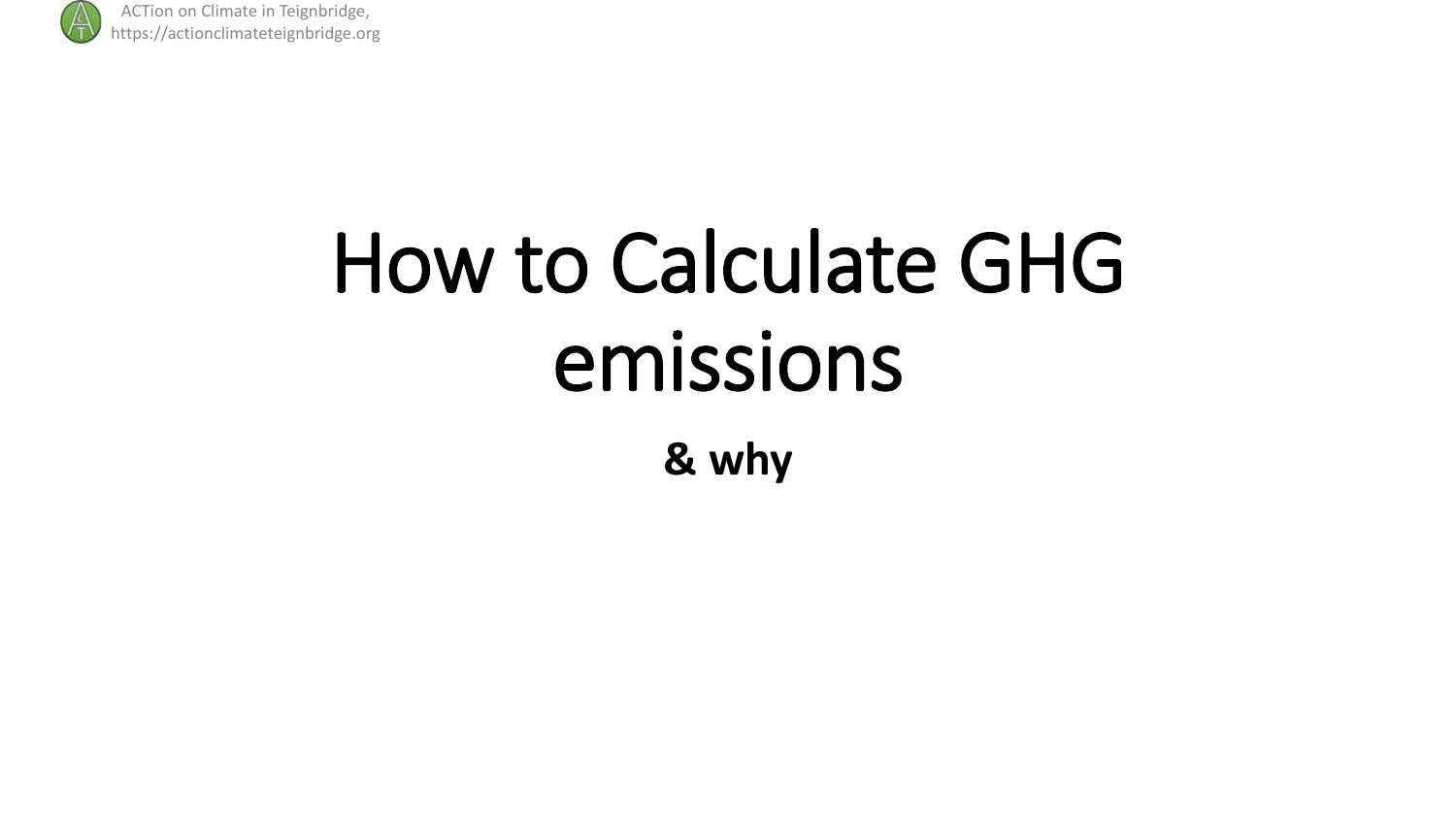

 $\tilde{E}$ 

 $\overline{z}$ 

 $\frac{1}{2}$ 

ACTion on Climate in Teignbridge, https://actionclimateteignbridge.org

## Why do we need to calculate?

Year on year emission reduction is needed to avoid a Climate Tipping Point at 1.5<sup>o</sup>C



.<br>In Global Carbon Project & IPPC SR15<br>a ≻66% chance of staying below 1.5°C from the IPCC's SR15 Report CC BY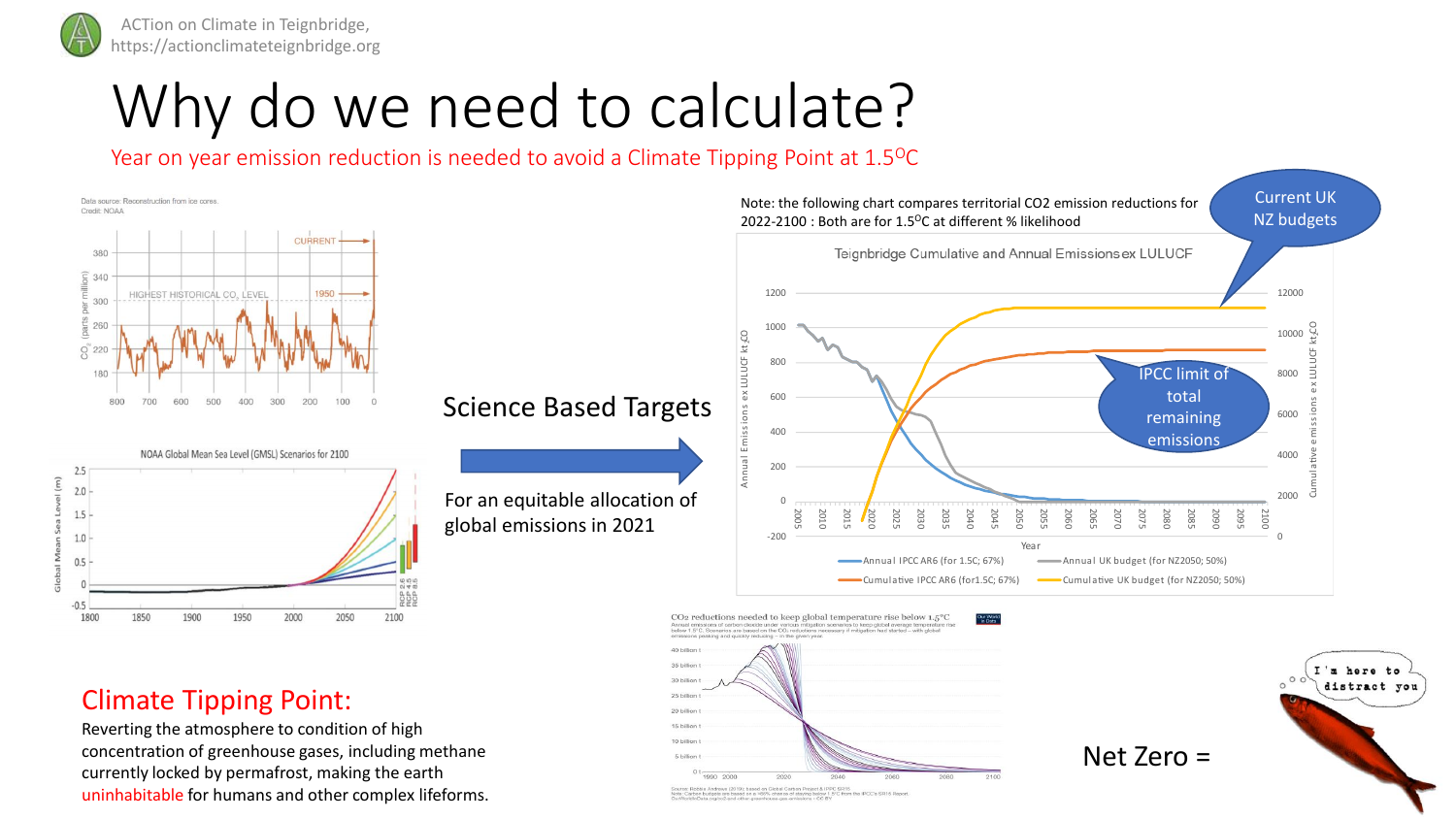

### What are GHG caused by human activity and how are

they measured?

All numbers are approximated

#### Measured in weight of CO2 equivalent (CO2e):

- Carbon dioxide (CO2)> 80%
- Methane (CH4)>10%
- Nitrous oxide (N2O)> 7.0%
- F gases (HFCs, PFCs, SF6, NF3, etc.)> 3%

#### Where do global GHG come from:

- Burning any fossil fuel (industry, buildings & transport)> 73%
- The rest is from agriculture (land use, livestock & rice); industrial processing (cement & chemicals); waste (landfill & water)

#### How are they allocated (basis for territorial NDCs):

- Only territorial emissions are allocated to countries.
- Exported emissions (imported good & services) are allocated to country of origin.
- Emissions in international water/air are not allocated to anyone.



Our Worldin Data.org - Research and data to make progress against the world's largest problems Source: Climate Watch, the World Resources Institute (2020) Licensed under CC-BY by the author Hannah Ritchie (2020).

#### What action would have the largest reduction?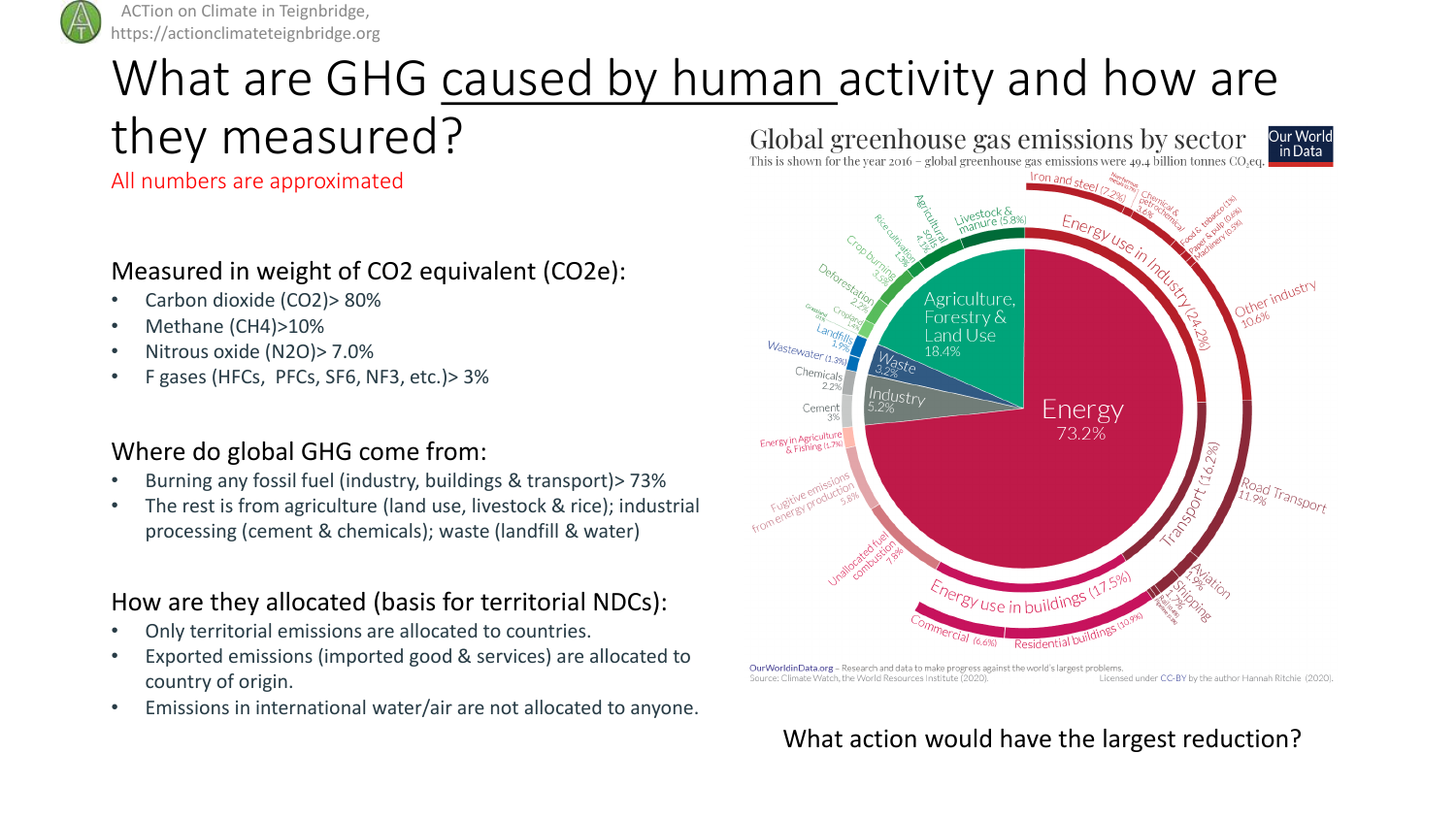

### What Can we do?

The only reliable way to work out how to remain below the  $1.5^{\circ}$ C Climate Tipping Point

Measure Carbon Footprint (**CF**) annually to remain within a Carbon Budget which keeps us below 1.5<sup>o</sup>C.

Only use consumption emissions, these include our emissions in other countries. (based on a Cradle to grave calculation)

Start with a rough CF allocation in the key areas, to focus effort on most effective/immediate actions.

Choose actions which have the fastest/biggest correctly calculated reduction. Ones which you have direct control over.

Be aware of greenwash, there is plenty of it about! e.g. offsetting, EfW, ignoring embodied emissions and 'green' electricity.

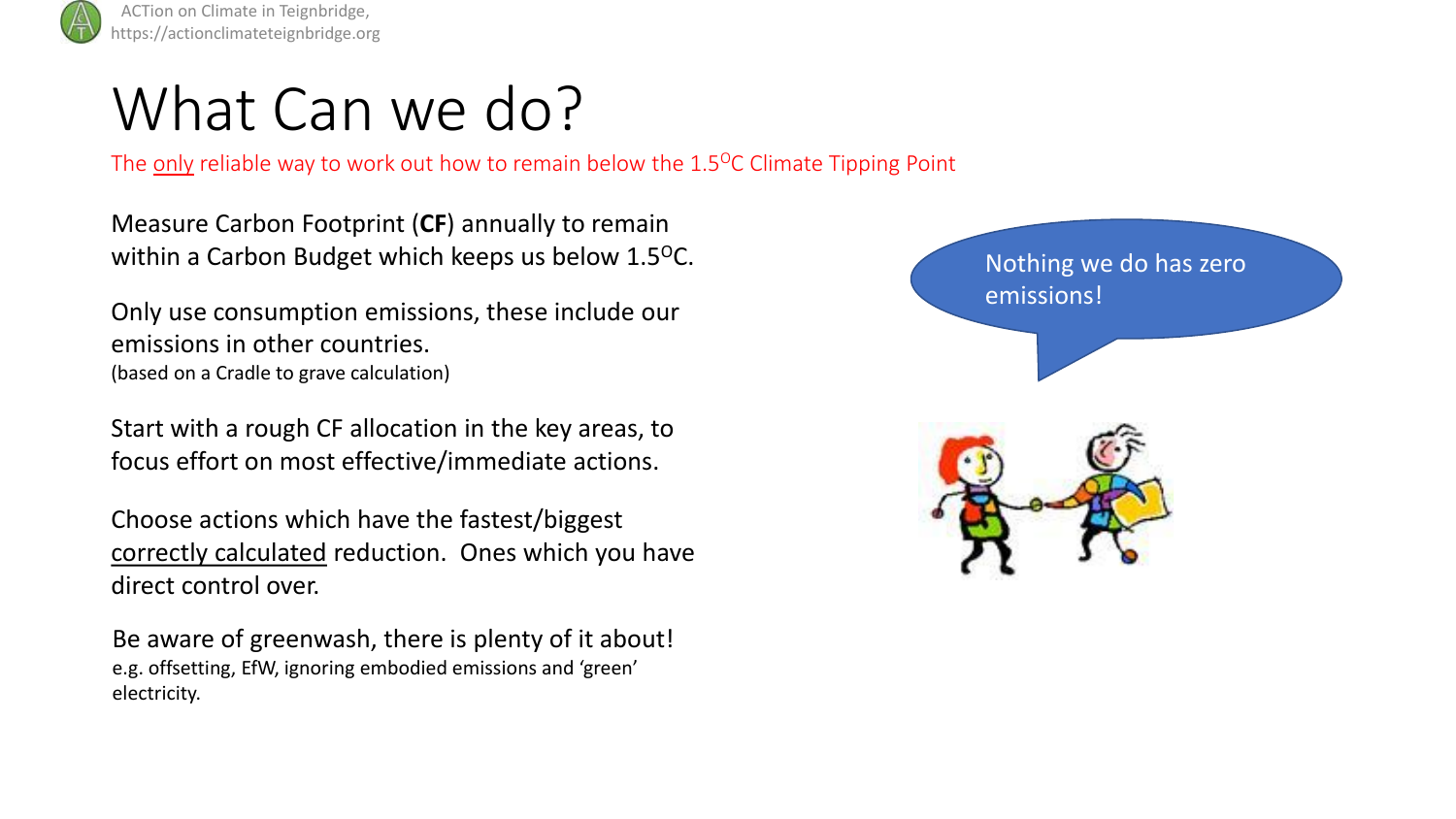## What tools/processes are available?

Quick CI snapshot in my area



Personalised annual CF tracking